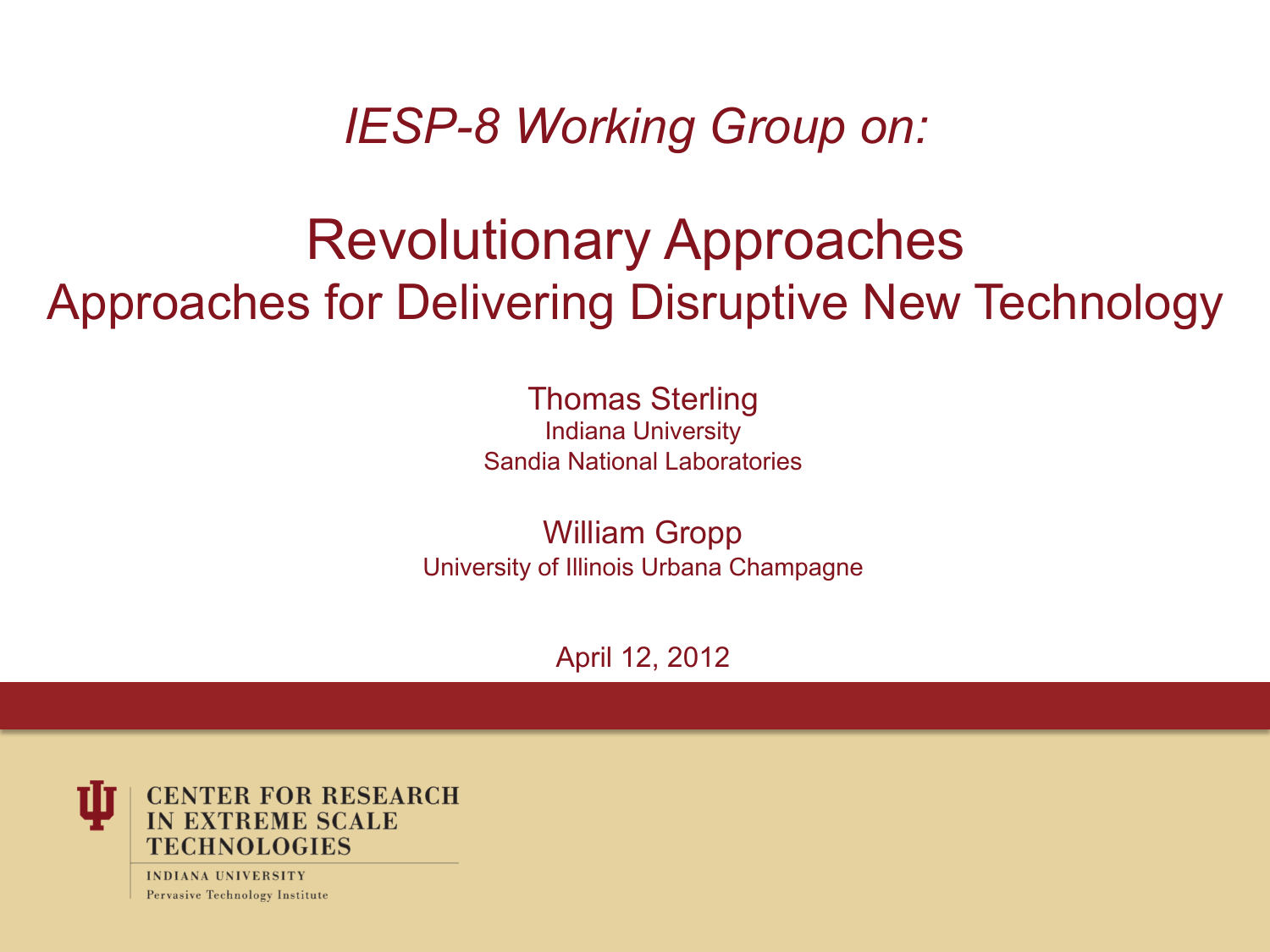# What is "Revolutionary"?

- Decoupled from conventional practices
- Exploitive of ideas (new?) not incorporated in traditional thinking
- Benefits from new opportunities that can only be exploited through nontypical means
- Dramatic change, with potentially disruptive consequences
- Inappropriate if near equivalent results may be realized through incremental progressions
- Essential if offers only viable path to achieving critical goals
- Controversial, risky, and unpopular
- May be less risky than ineffective application of common strategies

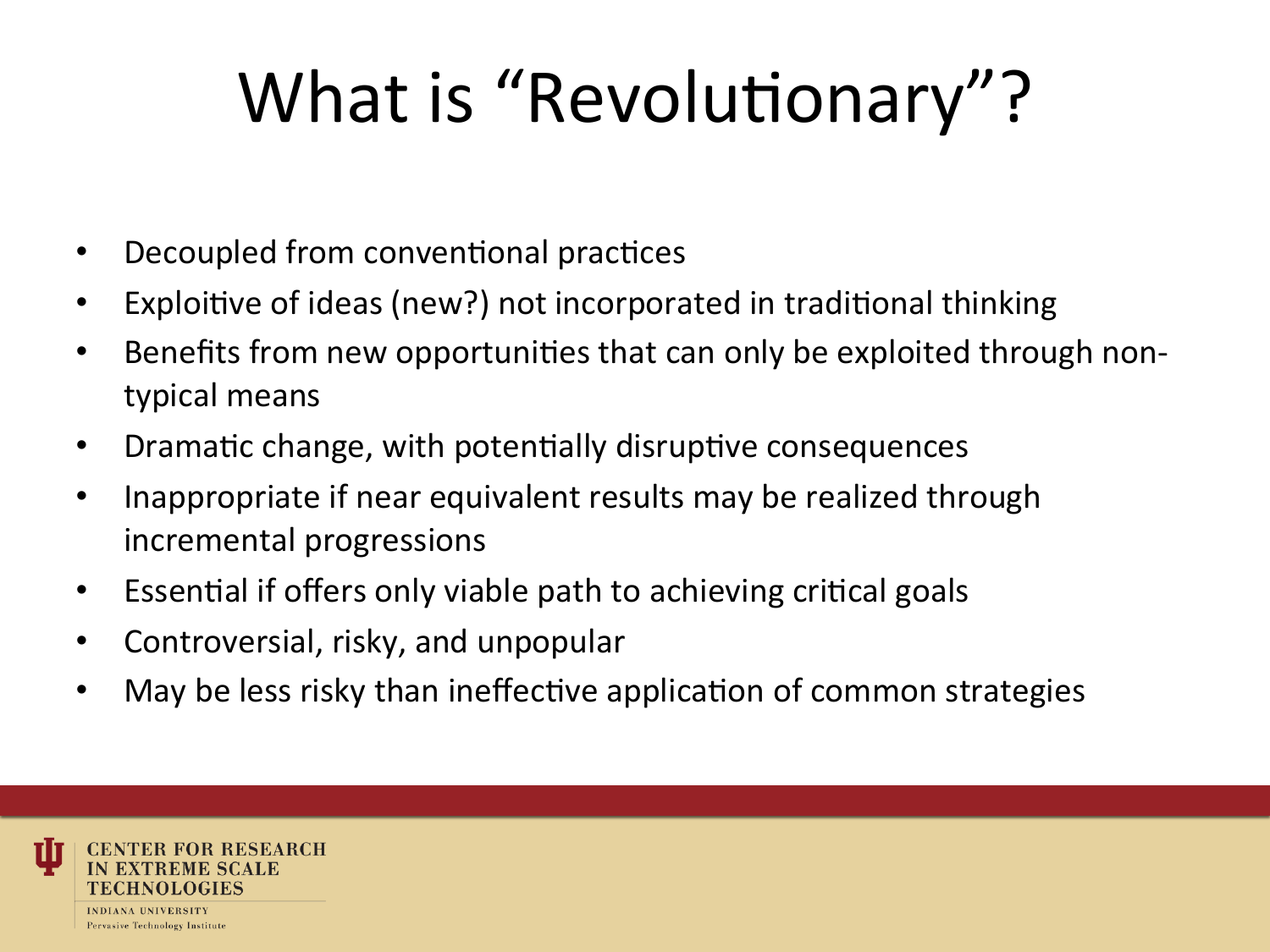#### Summary from IESP-7 (Cologne) Working Group on Revolutionary Approaches

- Considered revolutionary methods potentially essential to addressing strategic challenges to Exascale
- Principal focus
	- $-$  High impact candidates for revolutionary methods
	- $-$  Disruptive effects and means of mitigation
- Challenges that may require revolutionary solutions
	- $-$  Efficiency, scalability, resilience, power, programming, correctness
- Possible revolutionary opportunities
	- $-$  Paradigm, execution model, runtime system, intelligence/introspection
	- $-$  Programming: semantics of parallelism and asynchrony control

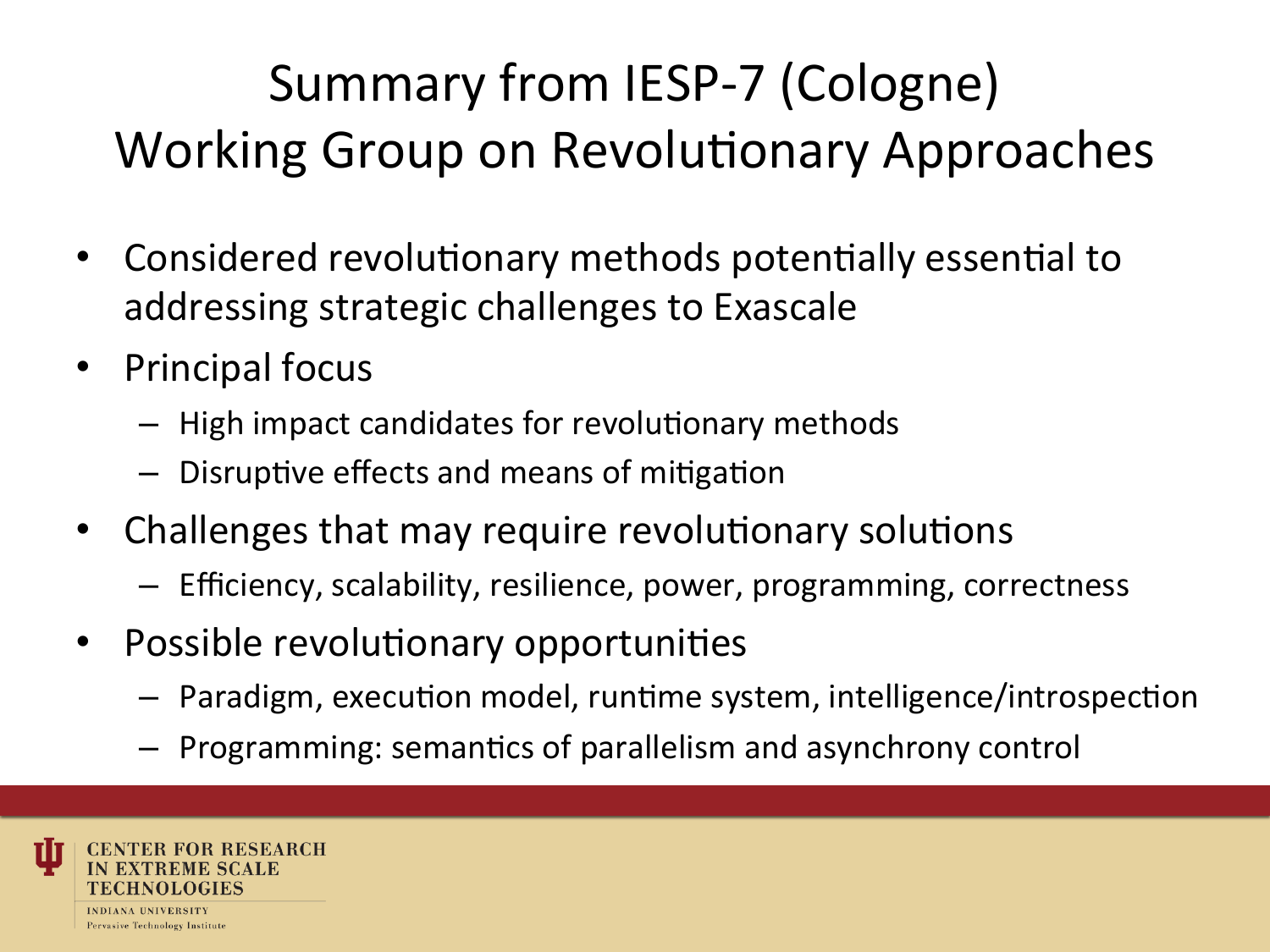#### **Strategic Challenges**

- **Performance** 
	- $-$  Efficiency: latency, overhead, contention
	- $-$  Scalability: starvation, resource management, scheduling
- Energy
	- Bounded power
	- Minimized energy
- Reliability
	- $-$  Continued operation in the presence of faults
- Programmability
	- System transparency
	- $-$  Portability across system classes, scales, and generations
- **Generality** 
	- STEM
	- Knowledge management and understanding

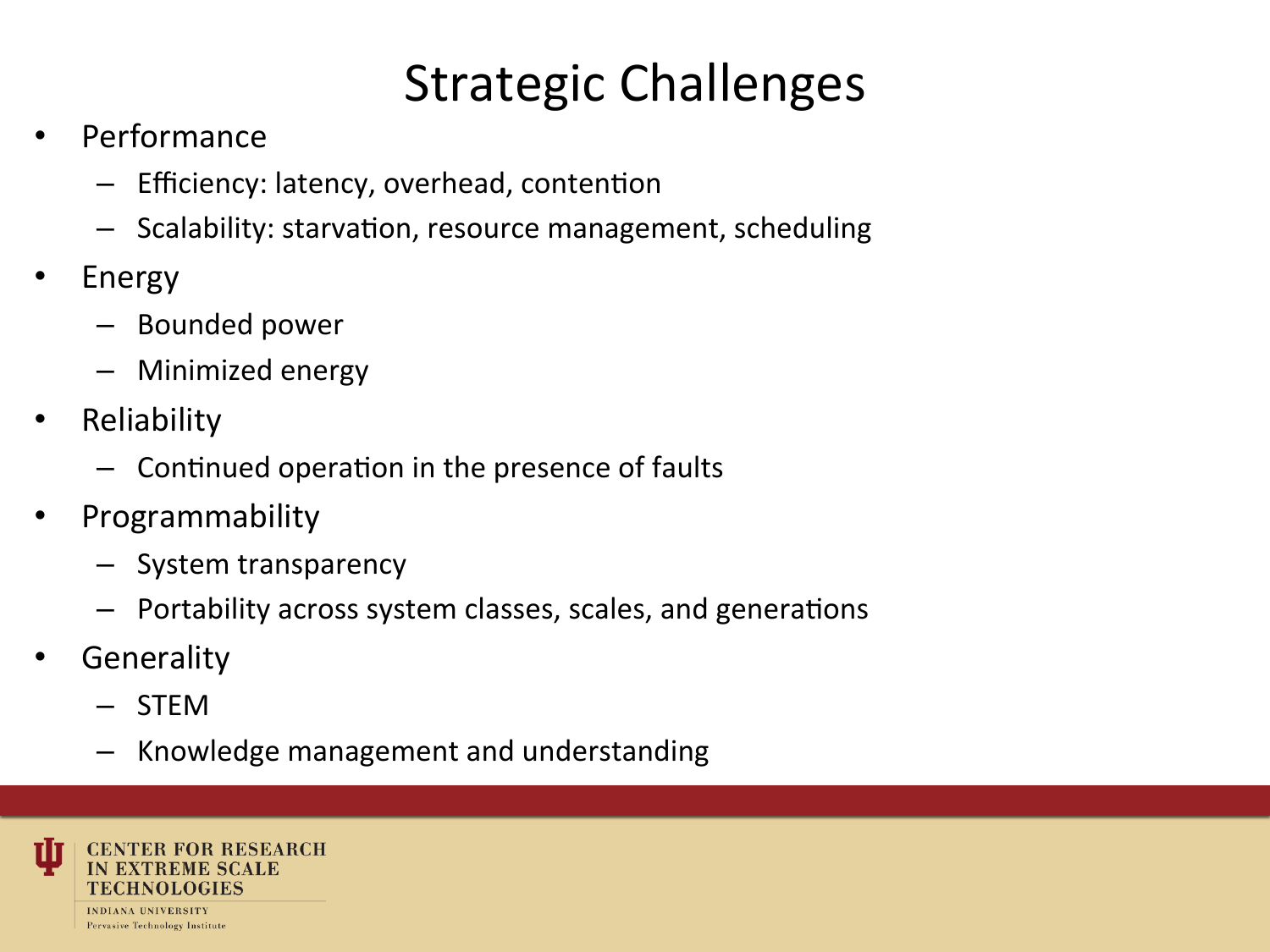### Concepts towards a new Paradigm

- Split-phase transactions
	- $-$  Avoid blocking
	- $-$  e.g., lightweight multi-threading
- Message-driven computation
	- $-$  Move work to data
	- $-$  Parcels and Percolation
- Constraint-based synchronization
	- $-$  Declarative criteria for work
	- Event driven
- Data-directed execution
	- Merger of flow control and data structure
	- $-$  Exploits intrinsic parallelism implicit within meta-data structures
- Shared name space

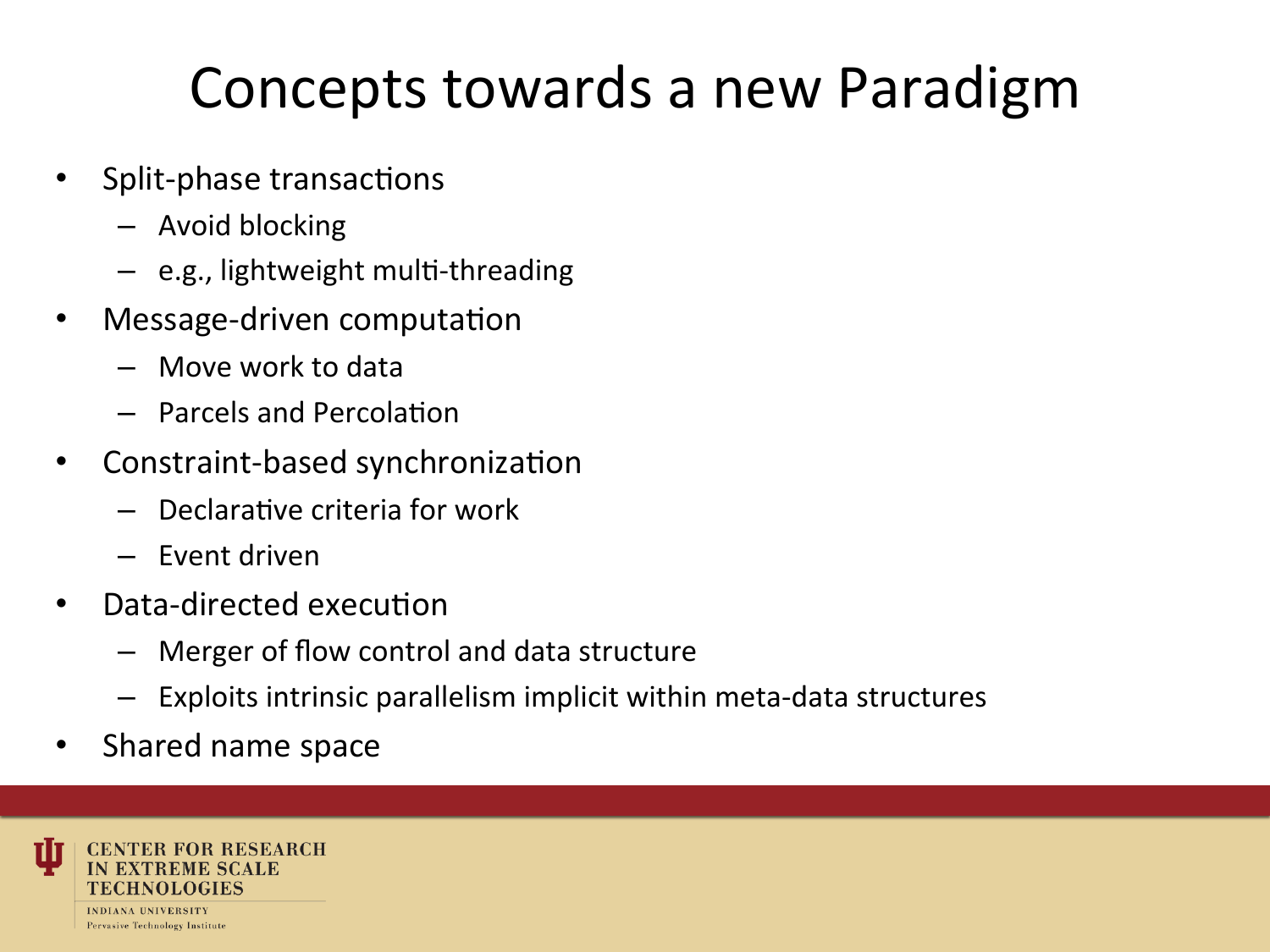#### Working Group Charter

- Determine approaches for delivering disruptive new technologies.
- Establish how to devise a full system software architecture.
- Who are the recipients?
- What are the delivered technologies required and their form?
- How to mitigate disruptive aspect (non-traditional) of new technologies to facilitate processing of legacy codes?
- Next steps?

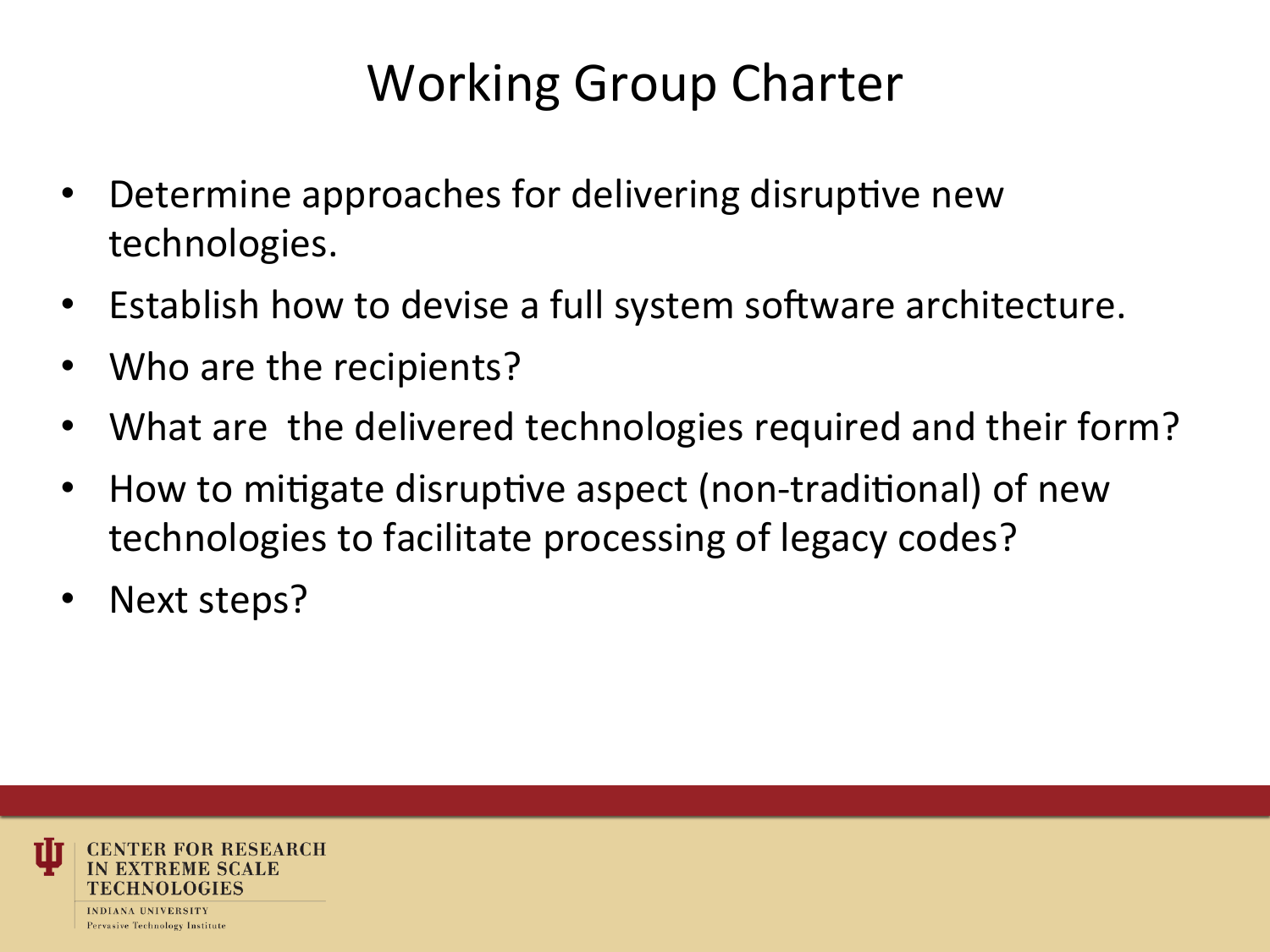## Preliminary Modalities of Delivery

- Concepts
	- Paradigm
	- $-$  Execution model
	- $-$  Abstract machine model
	- $-$  User interface semantics
- Research
	- $-$  Theoretical findings
	- $-$  Fmulations and simulations
	- $-$  Experimental results
- Proof-of-concept prototype systems
	- API
	- $-$  Runtime and operating system software
	- $-$  Architecture and hardware design
	- Physical components and deployed systems

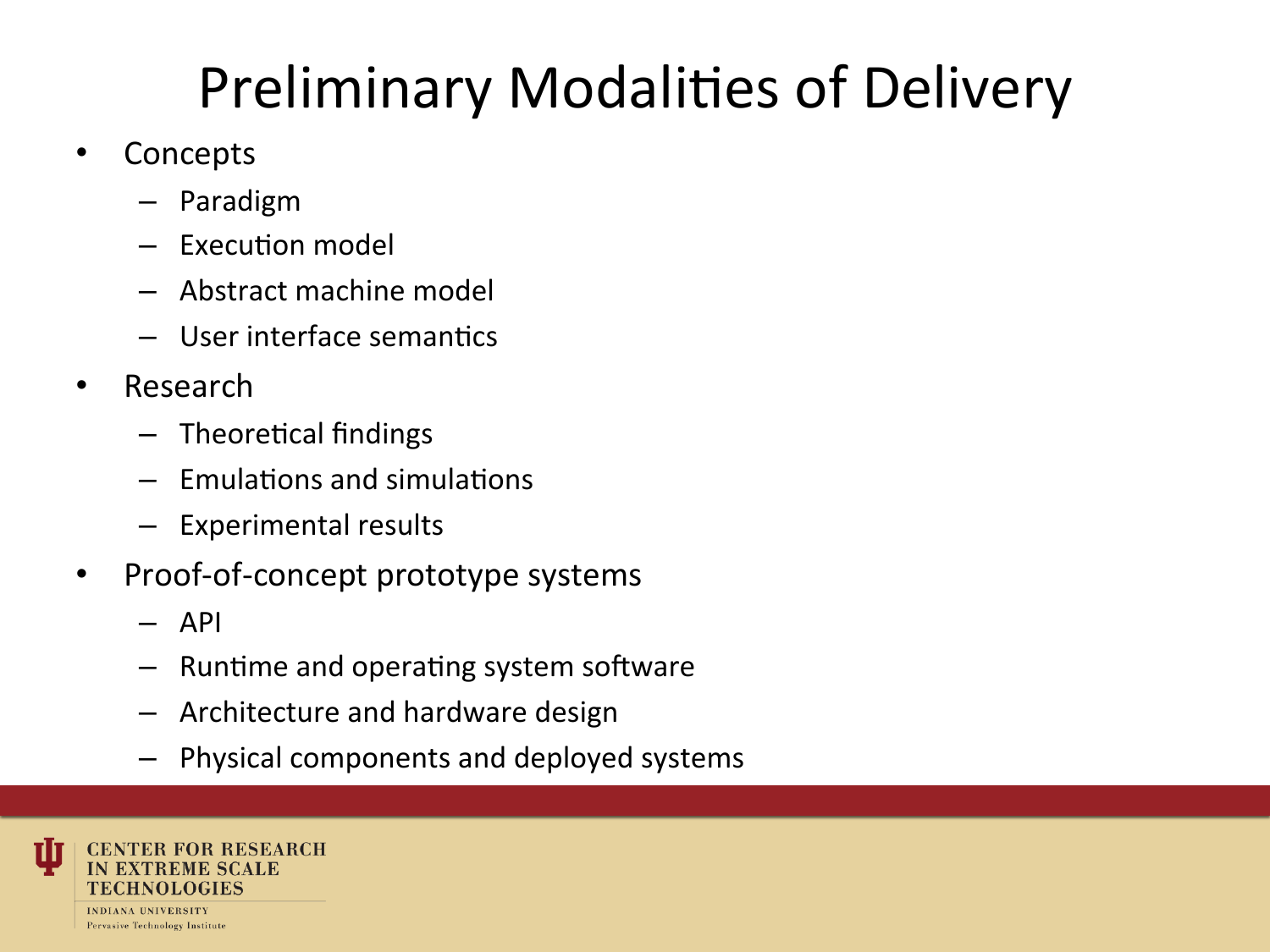## Production-grade Modalities of Delivery

- Open-source reference implementation
- Community provided tools
- Independent software vendor developed & maintained
- Vendor-provided commercial total system products